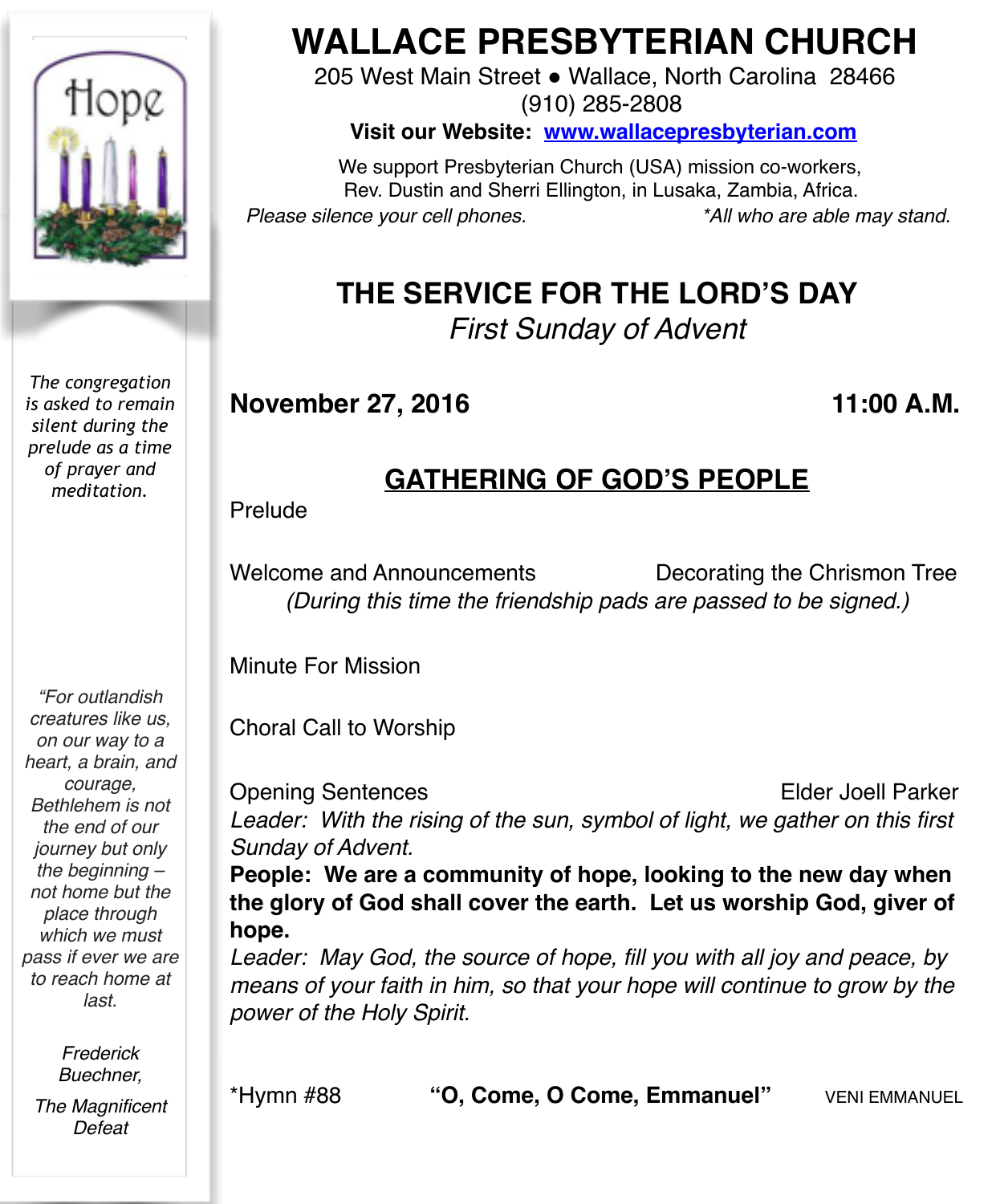*"A prison cell, in which one waits, hopes . . . and is completely dependent on the fact that the door of freedom has to be opened from the outside, is not a bad picture of Advent."*

*Dietrich Bonhoeffer, 1943, German pastor executed by the Nazis*

*"Into this world, this demented inn in which there is absolutely no room for him at all, Christ comes uninvited." Thomas Merton,Trappist monk of the Abbey of Gethsemani, Kentucky*

\*Unison Prayer of Confession

*Holy God, we confess that we do not walk in your light. We study the ways of war; we stray from the paths of peace. By day we waste your gifts; by night we dishonor your name. Forgive us; deliver us; awaken us to your Word, so that we may be ready to welcome you with joy, in Jesus Christ our Lord. Lord, hear our prayers . . .*

 *(A time for silent prayers of confession . . .)*

Responsive Assurance of Pardon *(from Romans 13:11b-12) Leader: You know what time it is, how it is now the moment for you to wake from sleep.*

**All: For salvation is nearer to us now than when we became believers.**

*Leader: The night is far gone, the day is near.*

**All: Let us then lay aside the works of darkness and put on the armor of light.**

\*Gloria Patri Hymn #581 *Glory Be to the Father*

### **PROCLAIMING GOD'S WORD**

FEED OUR HUNGRY CHILDREN & BACKPACK MINISTRY OFFERING

Children's Sermon Lighting the First Advent Candle: HOPE Elder Carol Steen

Special Music **"Come, Thous Long-Expected Jesus"** *arr.* Ijames Piano Duet

Unison Prayer for Illumination

*Speak to us, Lord. Speak to us in the waiting, the watching, the hoping, the longing, the sorrow, the sighing, the rejoicing. Speak to us by your Word in these Advent days, and walk with us until the day of your coming. Amen.*

Old Testament Lesson Elder Joell Parker

 *Isaiah 9:2-7* +Page 555

\*Hymn #129 **"Lo, How a Rose E'er Blooming"** ES IST EIN' ROS'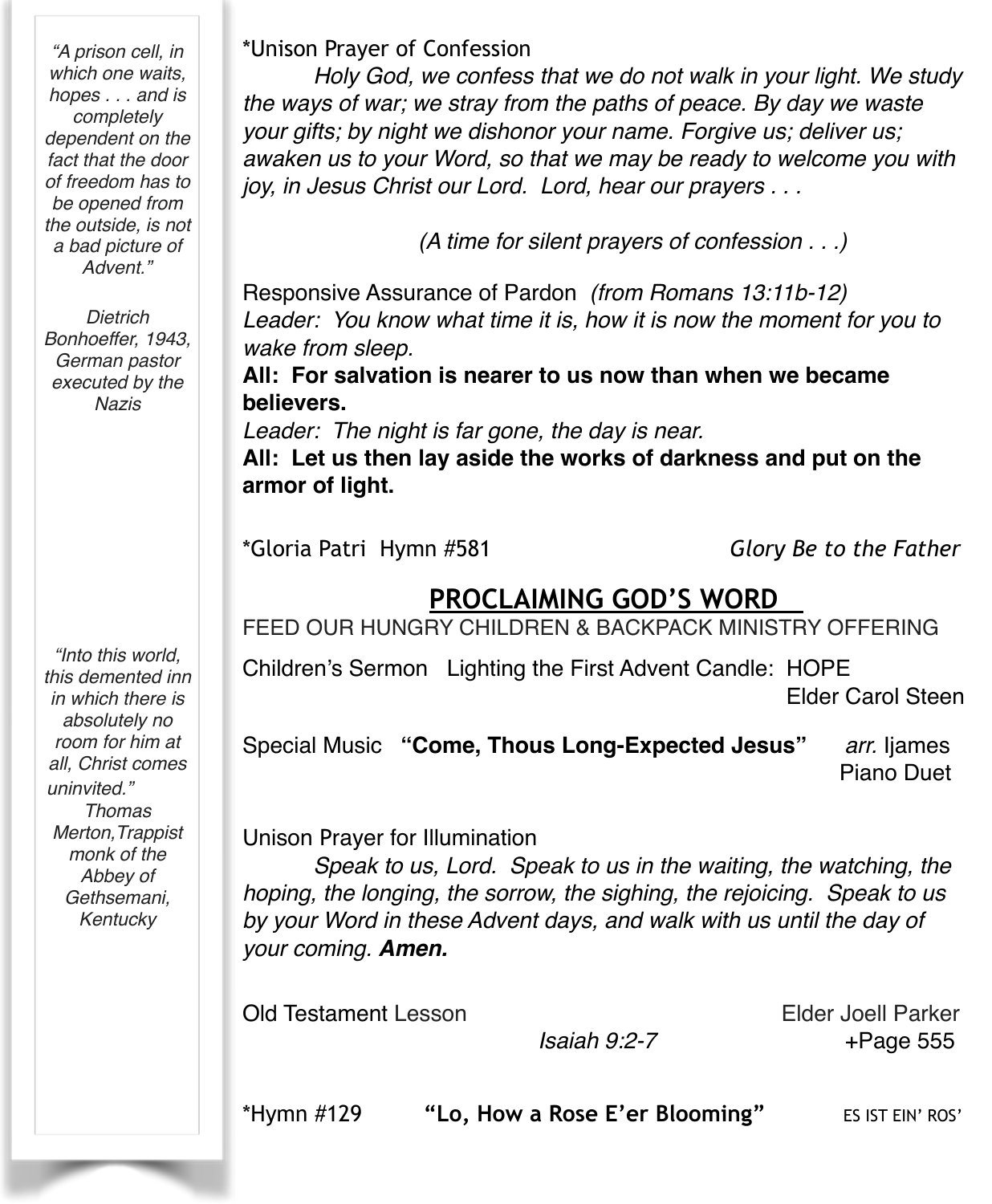Gospel Lesson *Matthew 24:36-44* +Page 806

*"Optimism and hope are radically different attitudes. Optimism is the expectation that things — the weather, human relationships, the economy, the political situation, and so on — will get better. Hope is trust that God will fulfill God's promises to us in a way that leads us to true freedom."*

*Henri Nouwen, Dutch Catholic priest, professor, writer and theologian.*

*"Blessed be the God and Father of our Lord Jesus Christ! According to his great mercy, he has caused us to be born again to a living hope through the resurrection of Jesus Christ from the dead.1 Peter 1:3*

Sermon **"HOPE"** Rev. Clay Macaulay

"*Those who lived in a land of deep darkness — on them light has shined."*  Isaiah 9:2b (NRSV)

A Time for Reflection Pastoral Prayer with The Lord's Prayer

### **GIVING THANKS TO GOD**

Presentation of Tithes and Offerings

**Offertory** 

\*Doxology and Prayer of Dedication *Praise God from whom all blessings flow; Praise Him all creatures here below; Praise Him above ye heavenly host; Praise Father, Son, and Holy Ghost. Amen.*

\*The Affirmation of Faith: The Apostles' Creed I believe in God the Father Almighty, Maker of heaven and earth, And in Jesus Christ his only Son our Lord; who was conceived by the Holy Ghost, born of the Virgin Mary, suffered under Pontius Pilate, was crucified, dead, and buried; he descended into hell; the third day he rose again from the dead; he ascended into heaven, and sitteth on the right hand of God the Father Almighty; from thence he shall come to judge the quick and the dead. I believe in the Holy Ghost, the holy catholic Church, the communion of saints, the forgiveness of sins, the resurrection of the body, and the life everlasting. **Amen.**

\*Hymn #82 **"Come, Thous Long-Expected Jesus"** HYFRYDOL \*Benediction \*Choral Benediction \*Postlude

\**All who are able may stand.* +*The page number in the pew Bible.*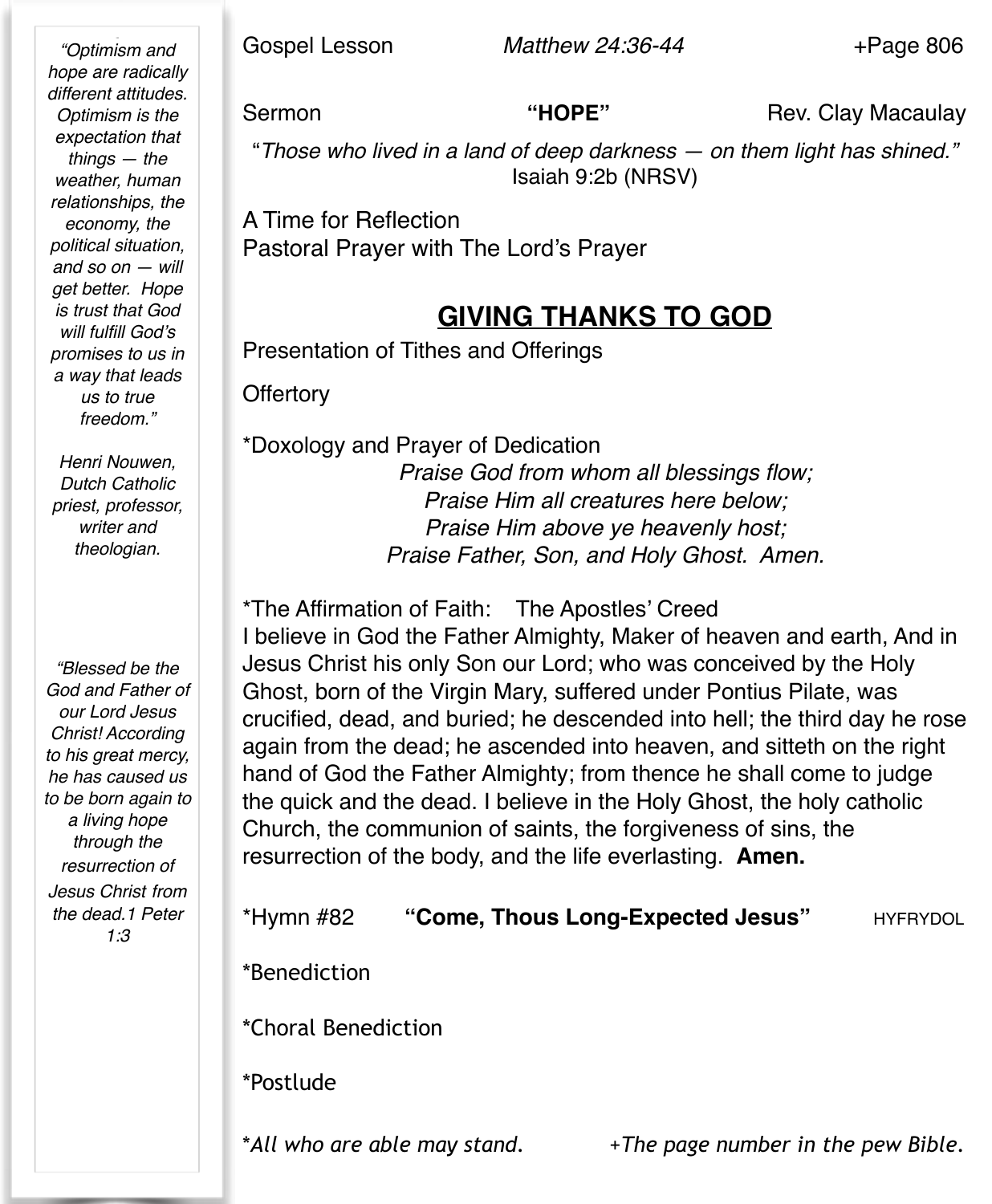

### Wallace Presbyterian Church

 **Worship Service: 12:05 P.M. Luncheon: 12:30 P.M.** 

| Firs<br>- 7<br>a. |
|-------------------|



|                                                             | Bethel Wesleyan Church |
|-------------------------------------------------------------|------------------------|
| Special MusicEmily Saunders & Geneva Maready, Handbell Duet |                        |
|                                                             |                        |

### **THURSDAY, December 8, 2016**

| <b>Wallace United Methodist Church</b> |
|----------------------------------------|
|                                        |
|                                        |

#### **THURSDAY, December 15, 2016**





### Christmas Music 2016

**December 4, 2016 at 7:30 pm-"Handel's Messiah"** performed by Friends of the Arts Voices and the Wilmington Symphony String Ensemble. This will be presented at First Baptist Church of Wallace.

**December 11, 2016 at 5:00 pm—** Wallace United Methodist Church Chancel Choir presents *"Noel Celebration"* by Cindy Berry.

**December 18, 2016 at 11:00 am and 5:00 pm—**First Baptist of Wallace Church Adult Choirs & Drama Team presents *"Light! Out of the Darkness"*. **December 24, 2016—***Christmas Eve Candlelight Communion Services* **5:00 p.m.—Wallace First Baptist Church 6:00 p.m.—Wallace United Methodist Church**

**7:00 p.m.—Wallace Presbyterian Church**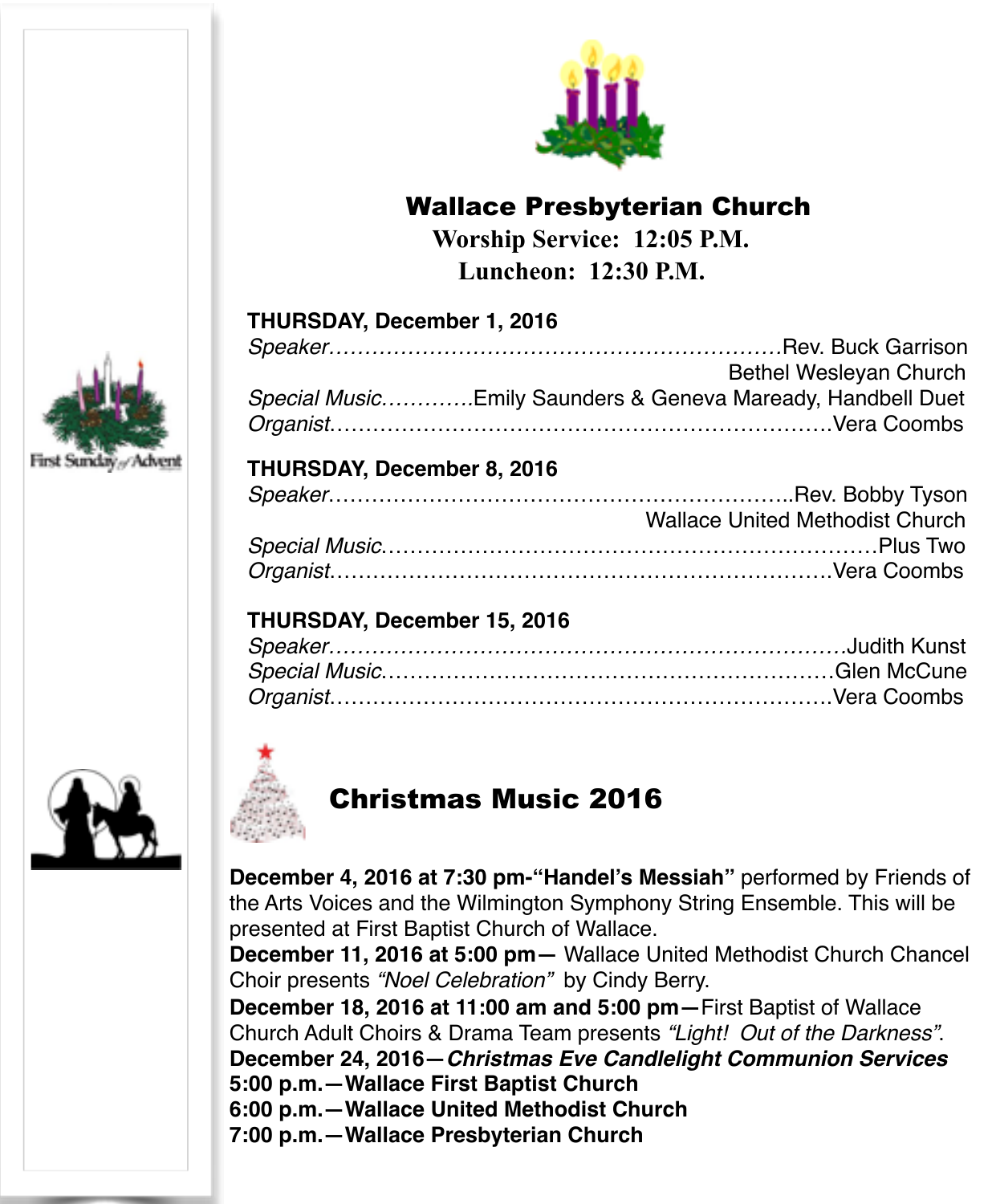### **WEEKLY CALENDAR**

| Sunday, November 27      | <b>FIRST SUNDAY OF ADVENT</b> |                                                                           |  |  |
|--------------------------|-------------------------------|---------------------------------------------------------------------------|--|--|
|                          | 9:40 am Opening Assembly      |                                                                           |  |  |
|                          | 10:00 am Sunday School        |                                                                           |  |  |
|                          |                               | 11:00 am Worship/Feed Our Hungry Children & Backpack                      |  |  |
| <b>Ministry Offering</b> |                               |                                                                           |  |  |
|                          |                               | Wednesday, November 30 10:00-11:00 am Bible Study, Church Office Building |  |  |
|                          |                               | 6:00 pm Handbells                                                         |  |  |
|                          |                               | 7:15-8:15 pm Bible Study, Room 304                                        |  |  |
|                          |                               | 7:30 pm Choir Practice                                                    |  |  |
| Thursday, December 1     |                               | 12 noon Advent Worship & Luncheon                                         |  |  |
| Friday, December 2       | $5:00 \text{ pm}$             | Ange/Young Wedding Rehearsal                                              |  |  |
| Saturday, December 3     |                               | 4:30 pm Ange/Young Wedding                                                |  |  |
|                          |                               |                                                                           |  |  |

### **NOTES AND ANNOUNCEMENTS**

- " **We welcome** Rev. Clay Macaulay as our preacher this morning. Rev. Macaulay is a graduate of Davidson College and Union Presbyterian Seminary and has served as a pastor for more than thirty years in Williamsburg, VA, Hillsboro, WV, Peoria, IL, and Weems, VA.
- **This morning** we receive our monthly Feed Our Hungry Children/Backpack Ministry offering. This offering funds daily school lunches and weekend food for children in seven county schools whose families are experiencing financial challenges.
- ● **Our first Advent worship service and luncheon** will be Thursday, December 1 at 12 noon. Speaker: Rev. Buck Garrison, Bethel Wesleyan Church. Music: Emily Saunders & Geneva Maready, Handbell duet.
- **Members of the session's Class of 2019** will be ordained and installed during worship next Sunday, December 4. To be ordained and installed: Linda Burroughs and Dean Hanson. To be installed: Jason Rouse, Curt Simpson, and Geneva Maready.



*The floral arrangements in the sanctuary this morning are given to the Glory of God and in loving memory of Harry "Toots" Carlton and William "Bill" Saunders.*



*Thank you to all our church family for the many cards, calls, prayers and countless other acts of love during and following my heart surgery. What a wonderful blessing to belong to Wallace Presbyterian Church. God Bless!* 

> In Christ, Dave Long